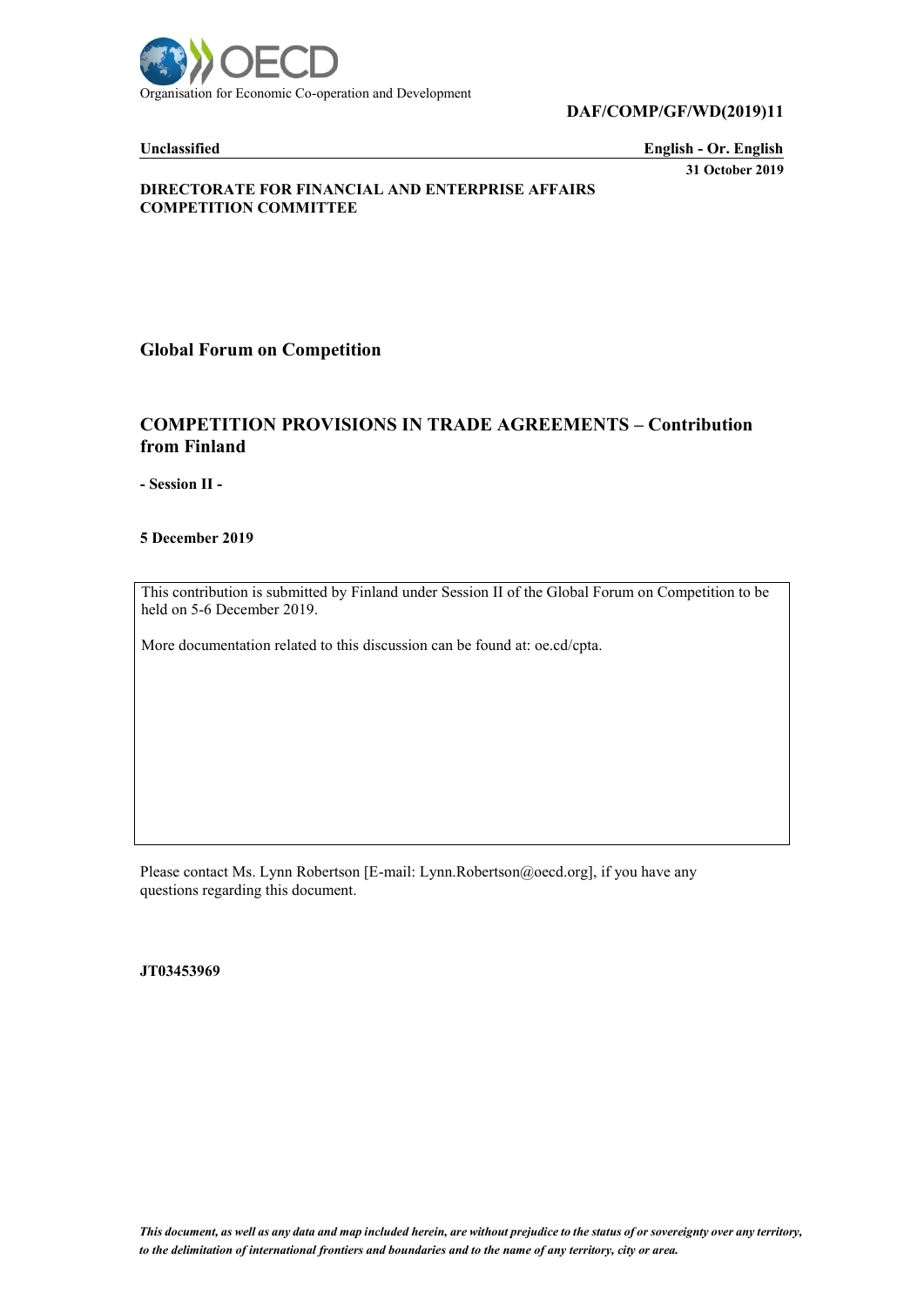# *Competition Provisions in Trade Agreements*

## **- Contribution from Finland –**

The views expressed in this contribution should be balanced against the fact that the European Union has exclusive competence to negotiate trade agreements on behalf of the EU member states, like Finland. For this reason, many of the views in this contribution are intended to stimulate the discussion on the relationship between trade policy and competition policy and not necessarily to take a stand on the existing trade agreements as such.

### **1. Background**

## **1.1. Approximately how many trade agreements with competition provisions have come into force between your jurisdiction and partner countries?**

1. Approximately 40 trade agreements that are fully or partly in force and notified to the WTO. Nearly all of them contain competition provisions. EU has a wide variety of different trade agreements: for example association agreements (EU-Western Balkans, Euro-Mediterranean), Agreement on European Economic Area, regional agreements (EU-SADC, EU-CARIFORUM), customs unions (EU-Turkey) and free trade agreements (EU-Japan, EU-Canada), of which some are only partly in force. In some agreements (EU-SADC, EU-Mexico) competition provisions are left to be agreed later.

## **1.2. What are the objectives of the competition provisions in these agreements (e.g. promoting open markets, procedural safeguards)?**

2. There is some variety in the EU's trade agreements, but generally the objectives are very similar. The variety comes more from the commitments that the other party is willing to make. Analysis using the provision taxonomy by Laprévote:

- *Promoting competition*: Many, but not all, trade agreements have clauses that set out the general competition principles. Usually parties recognise the importance of fair and free competition and acknowledge that anticompetitive practices can distort the proper functioning of markets.
- *Adopt or maintain competition laws*: There is a similar article in every trade agreement that has competition provisions. It prohibits anti-competitive agreements and abuse of market powers. In some agreements, anti-competitive mergers are also prohibited.
- *Regulate designated monopolies, SOEs, enterprises entrusted with special or inclusive rights*: All agreements that have provisions on competition have also articles regarding these. Provisions are very similar. Usually adopting or maintaining measures that disturb trade between parties are prohibited. In the EU-Western Balkan agreements, the EU legislation sets out principles.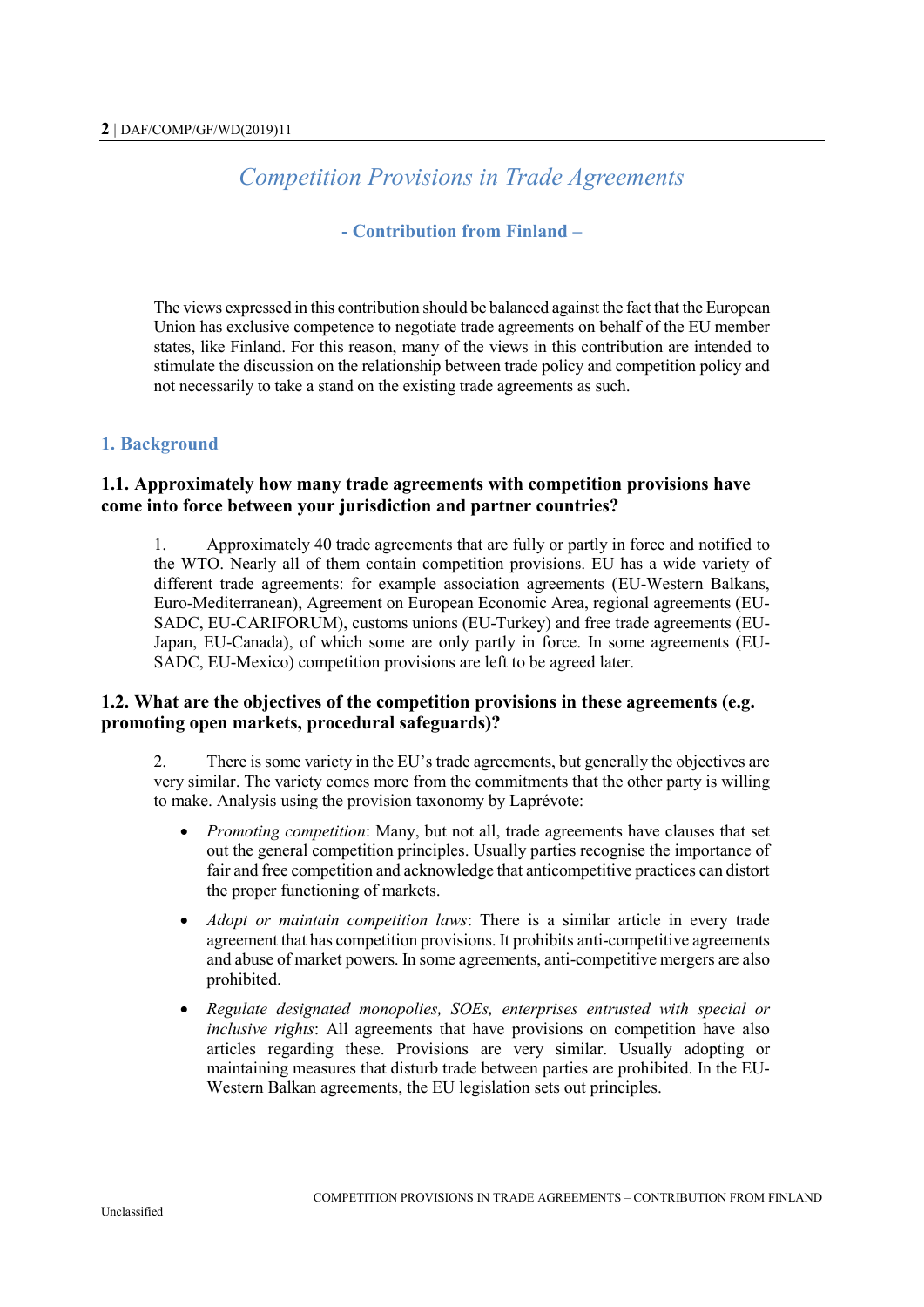- *Regulate state aid/subsidies*: The majority of the agreements have provisions on subsidies. Usually subsidies are prohibited, in so far as they may affect trade between parties. Sometimes there are more exemptions to the other party (see section e. below).
- Usually there are also provisions on exchange of information regarding subsidies (see section h. below).
- *Lay down competition-specific exemptions*: When subsidies are regulated, agriculture and fishery are covered by the transparency provisions. In some agreement with developing countries, the other party gets temporary exemptions, usually regarding steel. In the EU-South Korea agreement, steel is partly exempted, and in the EU-Japan agreement there are some other exemptions, such as aid in economic emergency.
- *Abolish trade defences:* Almost every agreement of the EU acknowledges that the agreement does not prohibit antidumping or countervailing measures that are allowed by the WTO rules.
- *Set forth competition enforcement principles:* The majority of the agreements include enforcement principles, usually requiring both parties to have operationally independent authority to enforce competition laws. In the EU-Moldova agreement, authority is also required to have "adequate human and financial resources". In the EU-Euro-Mediterranean and the EU-North-Macedonia agreement, the Association Council will decide on the implementation later.
- *Co-operation and co-ordination mechanisms between signatory jurisdictions: The majority* of the agreements have mechanisms regarding co-operation and coordination. Usually it covers exchange of information, especially regarding subsidies. There are also other forms of co-operation, such as co-ordination in enforcement activities.
- *Set out principles on the settlement of competition-related disputes between signatory jurisdictions*: Competition disputes are always left out of ad hoc dispute settlement mechanisms created in some agreements. Usually agreements have a clause that allows parties to "take appropriate measures" after consulting the other party or the Association Council.

## **1.3. Did trade agreements in any way influence the establishment or improvement of the competition framework in your jurisdiction? If your jurisdiction has amended its competition legislation, how were competition provisions in trade agreements taken into account?**

3. In principle, trade agreements can improve the 'competition framework' if, for instance, trade agreements facilitate that new market operators may enter the national markets and start competing there. New entry will normally have a positive impact on 'competition framework' in the country.

4. As for Finland, during the recent decades, trade agreements have had no major impact on the establishment or development of the national competition laws. Whenever there has been an amendment of the competition law in Finland, the reasons have related purely to the needs of changing national or EU competition policy.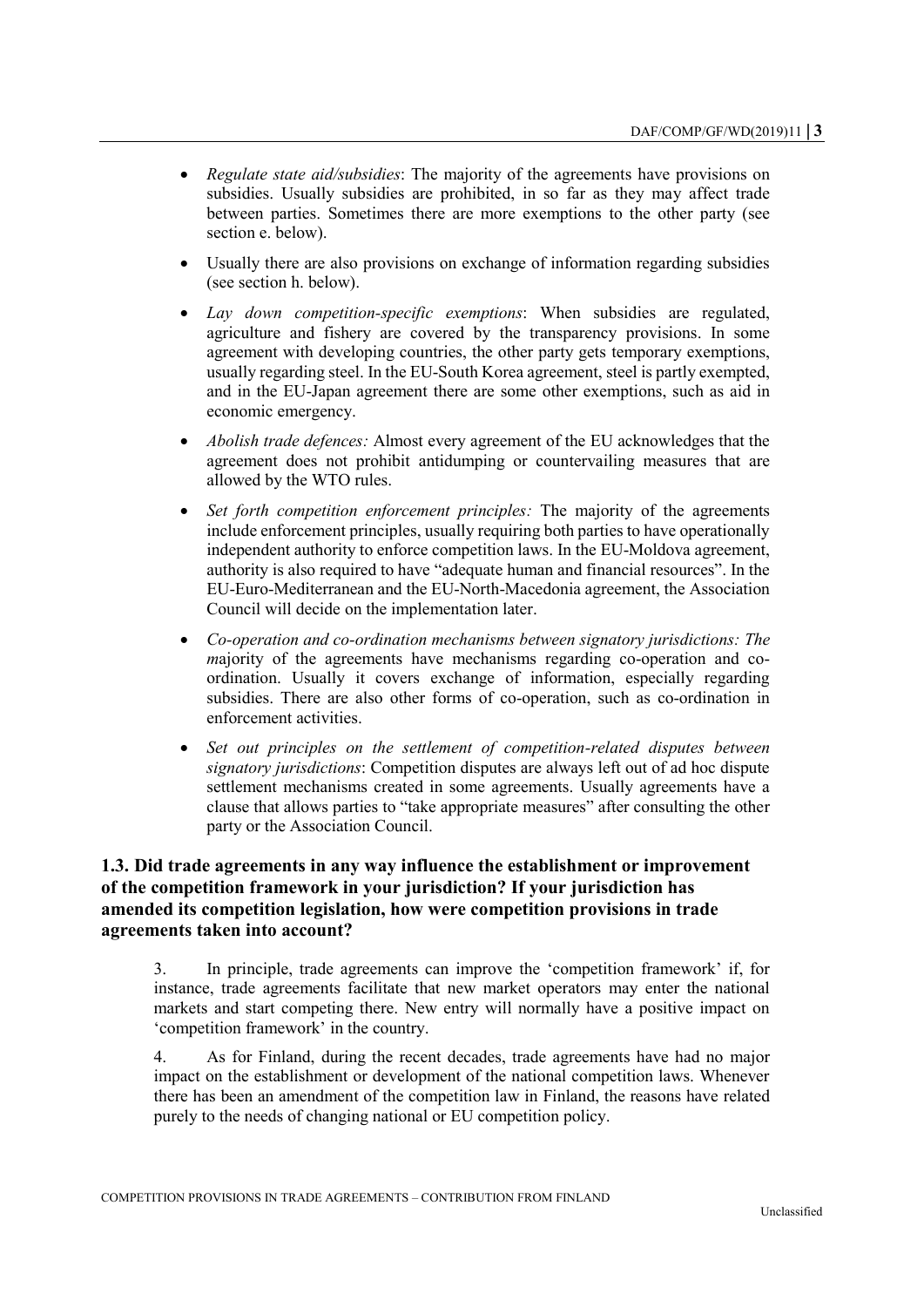5. Currently, given that Finland is a member of the European Union, the main articles of the Finnish national competition law are almost identical to the EU competition law (table below). The main articles of the EU competition law have been unchanged since they were established in the Treaty of Rome in  $1957$ .<sup>1</sup>

| EU Article 101.1                                                                                                                                                                                                                                                                                                                                                                                                                                                                                                                                                                                                                                                                                                                                                                                                                                                                                                                                                                                                                                                                                                                                       | <b>Finnish Competition Act, Article 5</b>                                                                                                                                                                                                                                                                                                                                                                                                                                                                                                                                                                                                                                                                                                                                                                                                                                                                                                                                                                                                                                                |
|--------------------------------------------------------------------------------------------------------------------------------------------------------------------------------------------------------------------------------------------------------------------------------------------------------------------------------------------------------------------------------------------------------------------------------------------------------------------------------------------------------------------------------------------------------------------------------------------------------------------------------------------------------------------------------------------------------------------------------------------------------------------------------------------------------------------------------------------------------------------------------------------------------------------------------------------------------------------------------------------------------------------------------------------------------------------------------------------------------------------------------------------------------|------------------------------------------------------------------------------------------------------------------------------------------------------------------------------------------------------------------------------------------------------------------------------------------------------------------------------------------------------------------------------------------------------------------------------------------------------------------------------------------------------------------------------------------------------------------------------------------------------------------------------------------------------------------------------------------------------------------------------------------------------------------------------------------------------------------------------------------------------------------------------------------------------------------------------------------------------------------------------------------------------------------------------------------------------------------------------------------|
| 1. The following shall be prohibited as incompatible with the<br>internal market: all agreements between undertakings, decisions<br>by associations of undertakings and concerted practices which<br>may affect trade between Member States and which have as<br>their object or effect the prevention, restriction or distortion of<br>competition within the internal market, and in particular those<br>which:<br>(a) directly or indirectly fix purchase or selling prices or any other<br>trading conditions;<br>(b) limit or control production, markets, technical development, or<br>investment;<br>(c) share markets or sources of supply;<br>(d) apply dissimilar conditions to equivalent transactions with<br>other trading parties, thereby placing them at a competitive<br>disadvantage;<br>(e) make the conclusion of contracts subject to acceptance by<br>the other parties of supplementary obligations which, by their<br>nature or according to commercial usage, have no connection<br>with the subject of such contracts.<br>2. Any agreements or decisions prohibited pursuant to this Article<br>shall be automatically void. | (1) All agreements between undertakings, decisions by<br>associations of undertakings, and concerted practices<br>by undertakings which have as their object the<br>significant prevention, restriction or distortion of<br>competition or which result in a significant prevention,<br>restriction or distortion of competition shall be<br>prohibited.<br>(2) In particular, agreements, decisions, or practices<br>which:<br>(a) directly or indirectly fix purchase or selling prices or<br>any other trading conditions;<br>(b) limit or control production, markets, technical<br>development, or investment;<br>(c) share markets or sources of supply;<br>(d) apply dissimilar conditions to equivalent transactions<br>with other trading parties, thereby placing them at a<br>competitive disadvantage; or<br>(e) make the conclusion of a contract subject to<br>acceptance by the other party of supplementary<br>obligations which, by their nature or according to<br>commercial usage, have no connection with the subject<br>of such a contract<br>shall be prohibited. |
| EU Article 101.3                                                                                                                                                                                                                                                                                                                                                                                                                                                                                                                                                                                                                                                                                                                                                                                                                                                                                                                                                                                                                                                                                                                                       | Finnish Competition Act, Article 6                                                                                                                                                                                                                                                                                                                                                                                                                                                                                                                                                                                                                                                                                                                                                                                                                                                                                                                                                                                                                                                       |
| The provisions of paragraph 1 may, however, be declared<br>inapplicable in the case of:<br>- any agreement or category of agreements between<br>undertakings,<br>- any decision or category of decisions by associations of<br>undertakings,<br>- any concerted practice or category of concerted practices,<br>which contributes to improving the production or distribution of<br>goods or to promoting technical or economic progress, while<br>allowing consumers a fair share of the resulting benefit, and<br>which does not:<br>(a) impose on the undertakings concerned restrictions which are<br>not indispensable to the attainment of these objectives;<br>(b) afford such undertakings the possibility of eliminating<br>competition in respect of a substantial part of the products in<br>question.                                                                                                                                                                                                                                                                                                                                      | The prohibition of Section 5 does not, however, apply to<br>any agreement between undertakings, any decision by<br>associations of undertakings, or any concerted practice<br>by undertakings, or any category of agreements,<br>decisions or concerted practices, which:<br>- contributes to improving the production or distribution<br>of goods or to promoting technical or economic<br>progress;<br>- allows consumers a fair share of the resulting benefit;<br>- does not impose on the undertakings concerned<br>restraints which are not indispensable to the attainment<br>of these objectives; and<br>- does not afford such undertakings the possibility of<br>eliminating competition in respect of a substantial part of<br>the products in question.                                                                                                                                                                                                                                                                                                                      |

#### **Table 1.**

l

<sup>&</sup>lt;sup>1</sup> For these main articles, see https://ec.europa.eu/competition/antitrust/legislation/articles.html.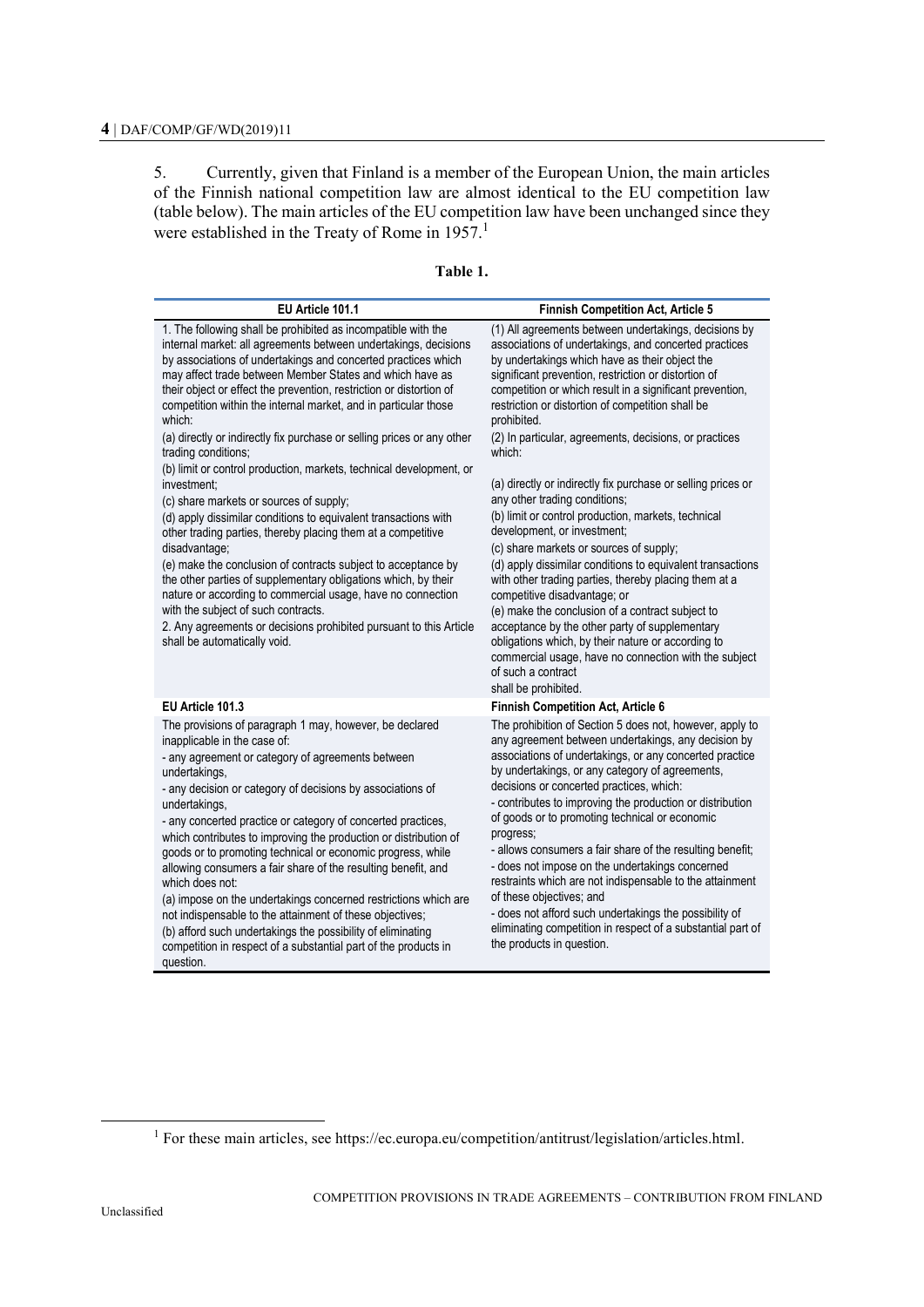| EU Article 102                                                                                                                                                                                                                                                                                                                                                                                                                                                                                                    | <b>Finnish Competition Act, Article 7</b>                                                                                                                                                                                                                                                                                                                                                                                                                                                                    |
|-------------------------------------------------------------------------------------------------------------------------------------------------------------------------------------------------------------------------------------------------------------------------------------------------------------------------------------------------------------------------------------------------------------------------------------------------------------------------------------------------------------------|--------------------------------------------------------------------------------------------------------------------------------------------------------------------------------------------------------------------------------------------------------------------------------------------------------------------------------------------------------------------------------------------------------------------------------------------------------------------------------------------------------------|
| Any abuse by one or more undertakings of a dominant<br>position within the internal market or in a substantial part of it<br>shall be prohibited as incompatible with the internal market<br>in so far as it may affect trade between Member States.<br>Such abuse may, in particular, consist in:<br>(a) directly or indirectly imposing unfair purchase or selling<br>prices or other unfair trading conditions;<br>(b) limiting production, markets or technical development to<br>the prejudice of consumers; | Any abuse by one or more undertakings or association of<br>undertakings of a dominant position shall be prohibited.<br>Abuse may, in particular, consist in:<br>(a) directly or indirectly imposing unfair purchase or selling<br>prices or other unfair trading conditions;<br>(b) limiting production, markets or technical development to<br>the prejudice of consumers;<br>(c) applying dissimilar conditions to equivalent transactions<br>with trading partners, thereby placing them at a competitive |
| (c) applying dissimilar conditions to equivalent transactions<br>with other trading parties, thereby placing them at a<br>competitive disadvantage;<br>(d) making the conclusion of contracts subject to acceptance<br>by the other parties of supplementary obligations which, by<br>their nature or according to commercial usage, have no<br>connection with the subject of such contracts.                                                                                                                    | disadvantage;<br>(d) making the conclusion of a contract subject to<br>acceptance by the other contract party of supplementary<br>obligations which, by their nature or according to commercial<br>usage, have no connection with the subject of such a<br>contract.                                                                                                                                                                                                                                         |

*Note: The following shall be prohibited as incompatible with the internal market: all agreements between undertakings, decisions by associations of undertakings and concerted practices which may affect trade between Member States and which have as their object or effect the prevention, restriction or distortion of competition within the internal market, and in particular those which*:(a) directly or indirectly fix purchase or selling prices or any other trading conditions;(b) limit or control production, markets, technical development, or investment;(c) share markets or sources of supply;(d) apply dissimilar conditions to equivalent transactions with other trading parties, thereby placing them at a competitive disadvantage;(e) make the conclusion of contracts subject to acceptance by the other parties of supplementary obligations which, by their nature or according to commercial usage, have no connection with the subject of such contracts.2. Any agreements or decisions prohibited pursuant to this Article shall be automatically void.

# **1.4. Have the competition provisions in the trade agreements led to modifications of existing legislation, the introduction of new legal texts, or changes in decision practice, guidelines or case law? Please indicate which type of competition provisions, with reference to the classification in Laprévote et al. (2015) reproduced below and provide examples.**

6. In general, no. (see above Q3).

7. Taking Laprévote's list as a benchmark, in terms of enterprises entrusted with special or exclusive rights and in the area of regulating subsidies and state aid, the European Union has exclusive competence in all enforcement actions based on Articles 106 (special or exclusive rights) and 107-109 (state aid) of the EU Treaty. We are not aware of any practical antitrust or merger cases where co-operation and co-ordination in competition matters between Finland and another jurisdiction was based on a trade agreement. In all cases we are aware of, antitrust and merger cooperation has been based on other international agreements (e.g. relating to EU, OECD or Nordic agreements) and taken place outside the trade agreements.

#### **2. Impact of competition provisions**

**2.1. If there have been any of the above changes as a result of a trade agreement, please describe the main impact(s) (e.g. capacity building, co-operation, procedural standards, policy changes or enforcement action)?** 

8. N/A (see above).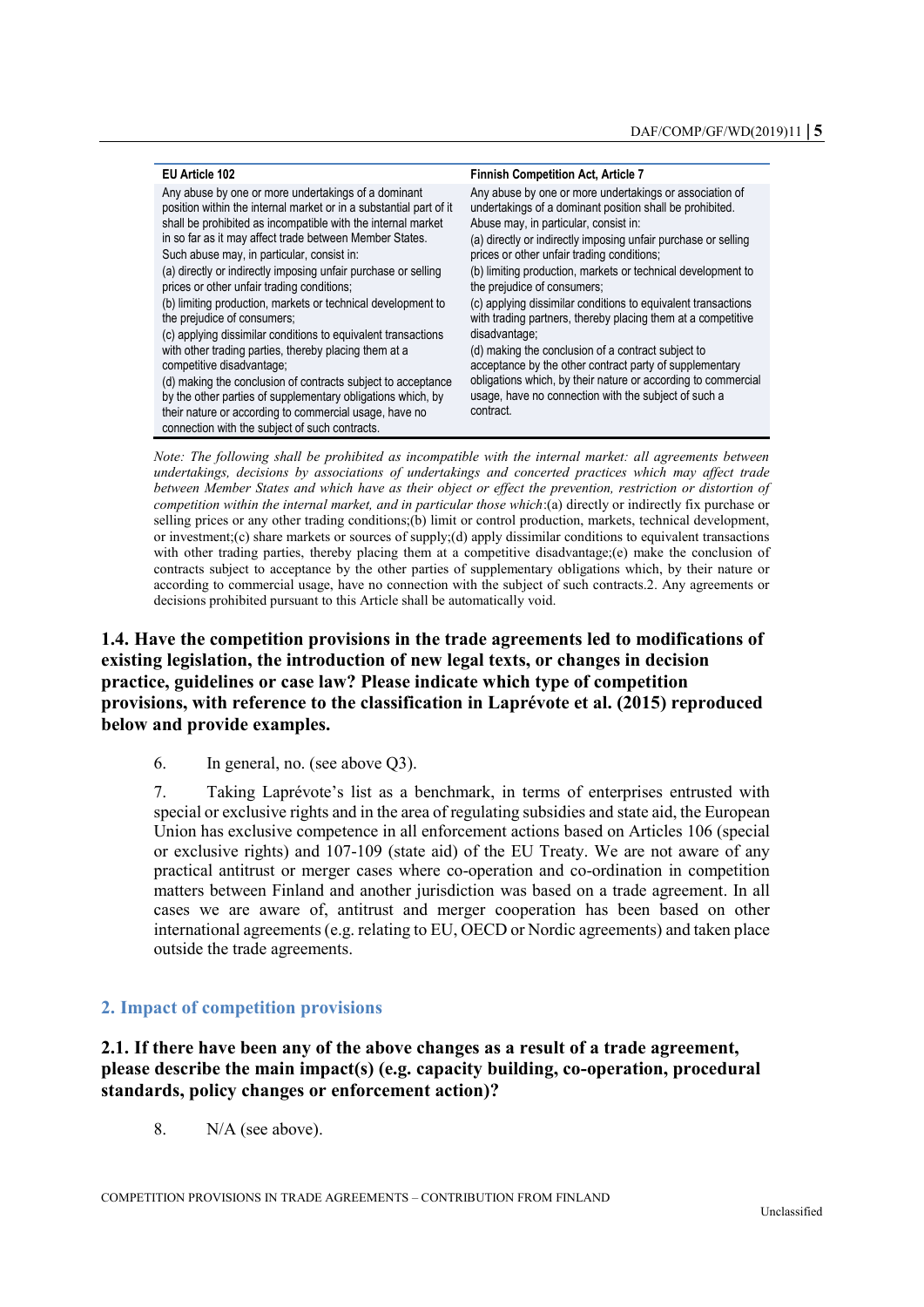**2.2. With reference to the classification of competition clauses in question 4, which type of provisions have had the greatest impact in your jurisdiction, and why? Please describe and provide examples where possible.**

9. N/A (see above).

**2.3. Are competition policy provisions in your jurisdiction's trade agreements subject to dispute settlement? Has the dispute settlement clause in one of your trade agreements ever been invoked by one of the signatory jurisdictions for the competition policy provisions or involved competition matters? When dispute settlement mechanisms do not apply to competition matters, are there alternative mechanisms in place to settle issues that arise as a result of competition policy provisions?**

10. Competition disputes are always left out of ad hoc dispute settlement mechanisms created in some agreements. Usually agreements have a clause that allows parties to "take appropriate measures" after consulting the other party or the Association Council. None of the agreements have more nuanced articles about this. As far as we know, these consultations have not been used previously, since usually the dispute settlement mechanism of the WTO has been invoked.

**2.4. Are you aware of any interpretation problems in implementing the competition provisions into national legislation? Please provide examples if applicable and describe how the ambiguities in the trade agreement requirements were addressed.** 

11. No.

**2.5. Have different trade agreements resulted in inconsistent clauses on competition matters, i.e. between the different trade agreements or with relevant national legislation/regulation/guidelines? If so, how has your jurisdiction addressed this inconsistency?** 

12. Provisions in the EU's trade agreements seem to be in line with each other and with the EU legislation.

# **2.6. Has the country set up a mechanism to monitor the effect of the trade agreement? If so, what was your experience? Did you do an ex-post evaluation of the agreement? If so, how did competition feature?**

13. Finland monitors the effects of trade agreements on national level, mostly in cooperation with the European Commission. Evaluation is a key component in the implementation of EU's FTAs. The Commission conducts analysis on various aspects of EU's trade policy. Evaluations are made before, during, and after the negotiations.

14. The Commission has completed ex-post evaluations on trade agreements with EU-Mexico and EU-South Korea, and is currently evaluating the EU-Cariforum and six Euro-Mediterranean agreements. The evaluation of the EU-Mexico agreement does not have findings on competition. In the evaluation on the EU-South Korea agreement, some European companies reported problems concerning competition.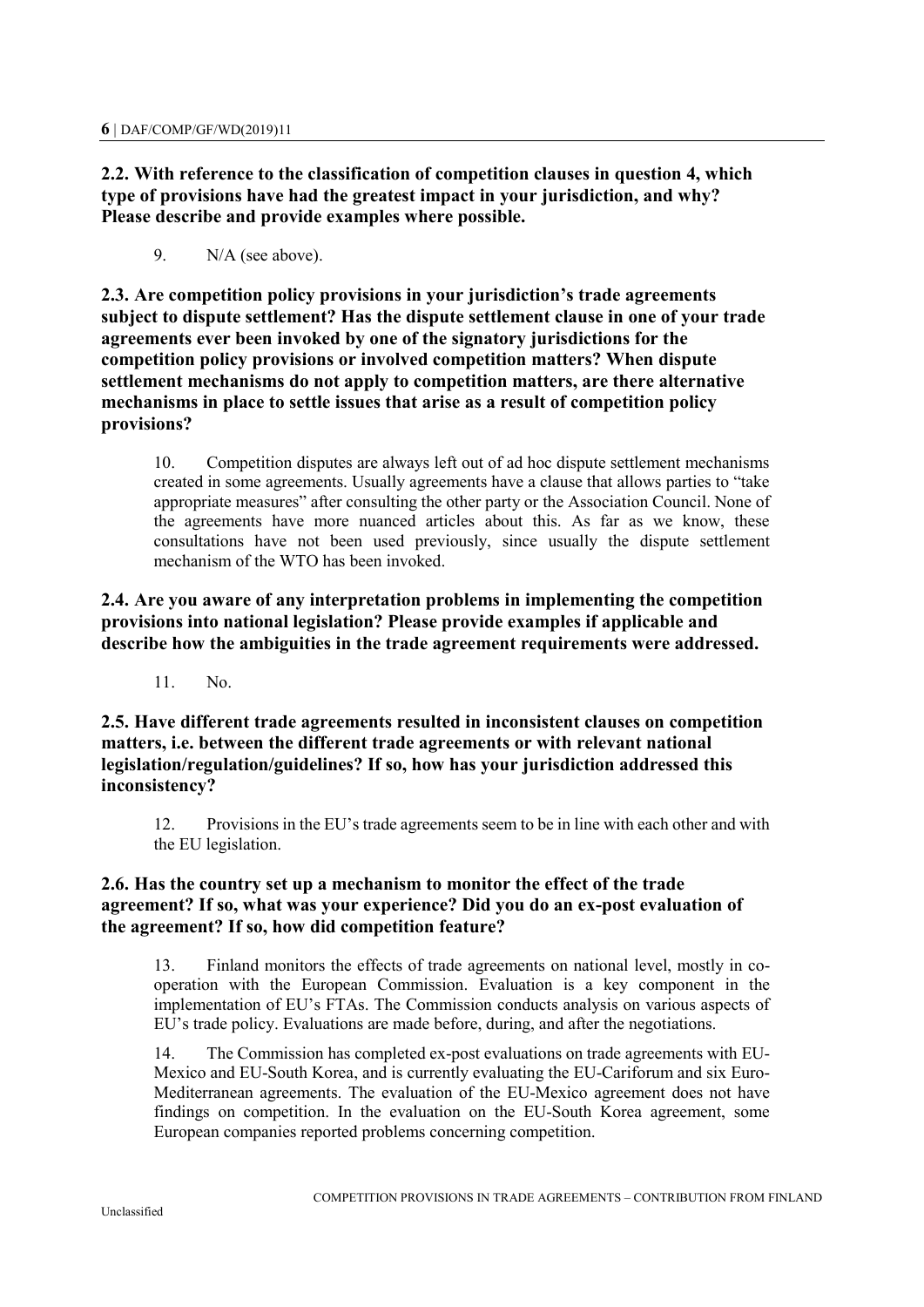# **2.7. Are there any competition provisions you consider would have been valuable, but were not included in any of the trade agreements to which your jurisdiction is a party to? Please describe which type of provisions and the impact they could have.**

15. The following observations are not necessarily related to any trade agreements to which Finland is directly or indirectly a party to, rather the views expressed below are more or less general remarks by nature. In addition, there is a need to acknowledge that the European Union has exclusive competence to negotiate trade agreements on behalf of the EU member states, like Finland.

## *2.7.1. Effectiveness of enforcement*

16. In principle, there is always a potential risk that unsupervised competition restrictions, not only being harmful for the market economy itself, may also eliminate or diminish the 'free-market' objectives of trade agreements. Due to this, it would be important to ensure that competition laws are enforced effectively. On some occasions, the competition provisions in trade agreements may perhaps lack certain procedural characterizations of how and through what kind of enforcement process the national competition laws are practically put in effect in the signatory jurisdictions. Hence, the competition laws may be well in place nominally but - for instance due to ineffective enforcement powers of competition authorities or national courts - the everyday enforcement of competition law may turn out to be weak and ineffectual. This means that competition rules in a signatory jurisdiction are in force 'de jure' but not 'de facto' and at least potentially this may put the opportunities foreseen in the trade agreement at risk.

## *2.7.2. Governmental restraints*

17. Frequently, competition provisions focus on competition restraints like cartels, other harmful horizontal arrangements, abuse of dominance position, vertical restraints (affecting distribution of goods and services) and merger control. However, governments' own actions may also distort competition in markets and eliminate a level playing field between competitors. If these potential 'government-related' distortions are not taken into consideration, competition issues in trade agreements may not have been tackled as effectively as needed. Among others, it would be important to be aware whether some sectors, industries and entities (like state-owned enterprises) have been left out from the competition law of the signatory jurisdiction (party to the same trade agreement).

## *2.7.3. Fair procedure*

18. There is currently an intense discussion among the international antitrust agencies and stakeholders whether competition laws of a jurisdiction are enforced respecting 'fair procedures', whether enforcement procedures are transparently available and whether they are clearly explained in advance. Based on this, there is a potential issue whether procedural aspects of competition rules should play more important role also in relation to competition articles of trade agreements. As an example, the signatory jurisdictions in trade agreements may have an interest to ensure that competition law applies equally to all competing enterprises, and for instance irrespective of their ownership (e.g. private or state-owned) or irrespective of their nationality (national or foreign) so that competition law enforcement would not discriminate between competing firms.